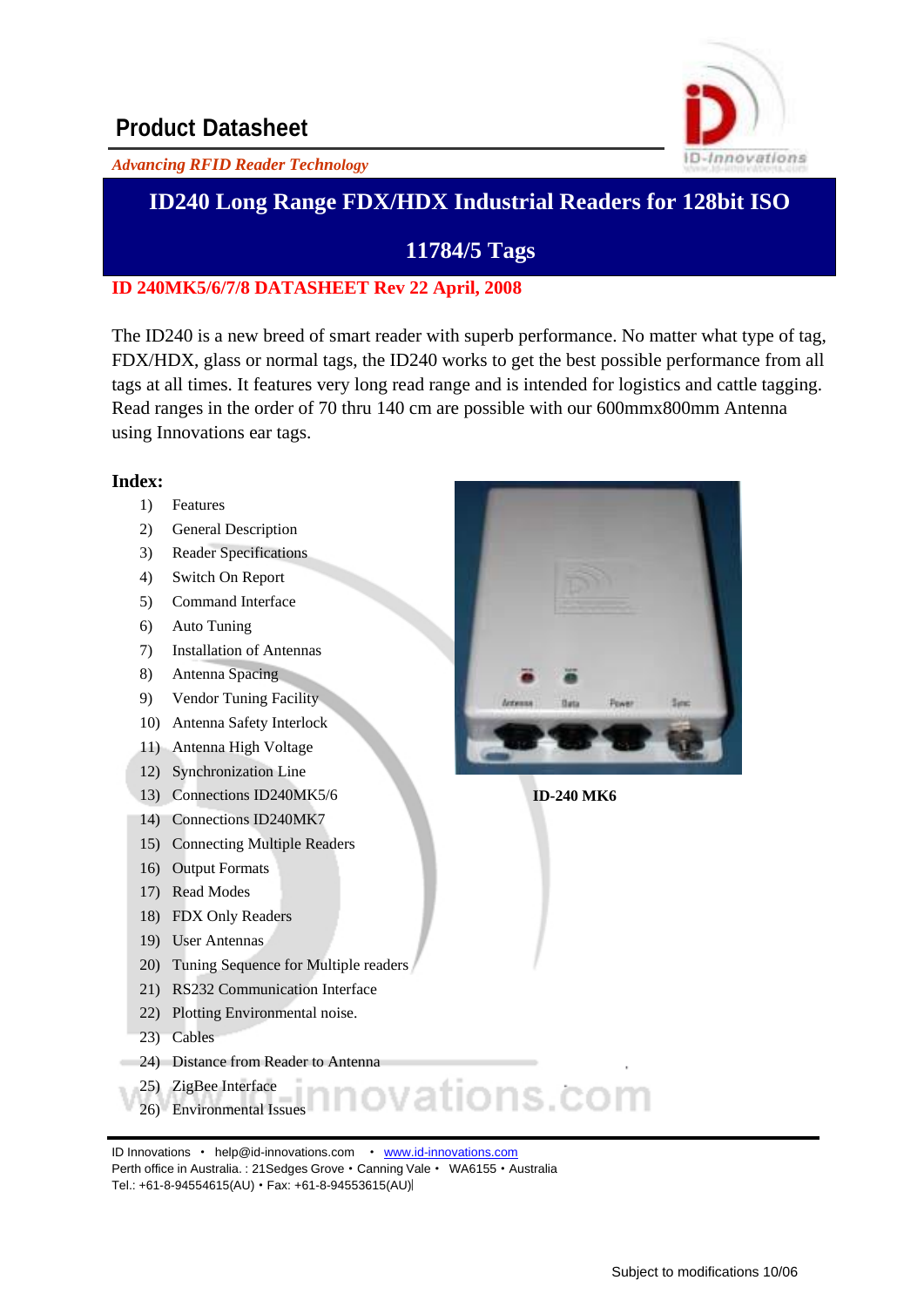#### *Advancing RFID Reader Technology*



- 28) User Serviceable Parts
- 29) Storage
- 30) Warranty
- 31) Useful Information
- 32) Help line
- 33) Ordering Code
- 34) Revision History



**Antenna for ID-240**

#### **Features**

- Very Long Read Range with FDX Tags
- Very Long Read Range with HDX Tags
- Multiple Readers Allowed
- ZIGBEE RF Interface (ID240Z only)
- DSP Digital Signal Processing
- Continuous or single Read
- Antenna Safety Lockout
- Decimal or Hexadecimal Output
- Readers Encapsulated in Rugged Die-Cast Enclosures
- Low Power
- Auto Tuning
- Vendor Antenna tune Facility
- 12volt Supply
- Water and UV Resistant Enclosure

*Note that there are some minor changes in series 5 and above reader modules*

*New Warning Messages for Antenna High Voltage and RF Output Socket Connection.* 

*Modified Output data format. The ' LA' has been dropped*

Modified Switch-On Report. An internal hexadecimal number representing the Antenna Voltage now appears in the switch on uv ٠ *report.* a. . . .

ID Innovations · [help@id-innovations.com](mailto:help@id-innovations.com) · [www.id-innovations.com](http://www.id-innovations.com/) Perth office in Australia. : 21 Sedges Grove · Canning Vale · WA6155 · Australia Tel.: +61-8-94554615(AU) · Fax: +61-8-94553615(AU)

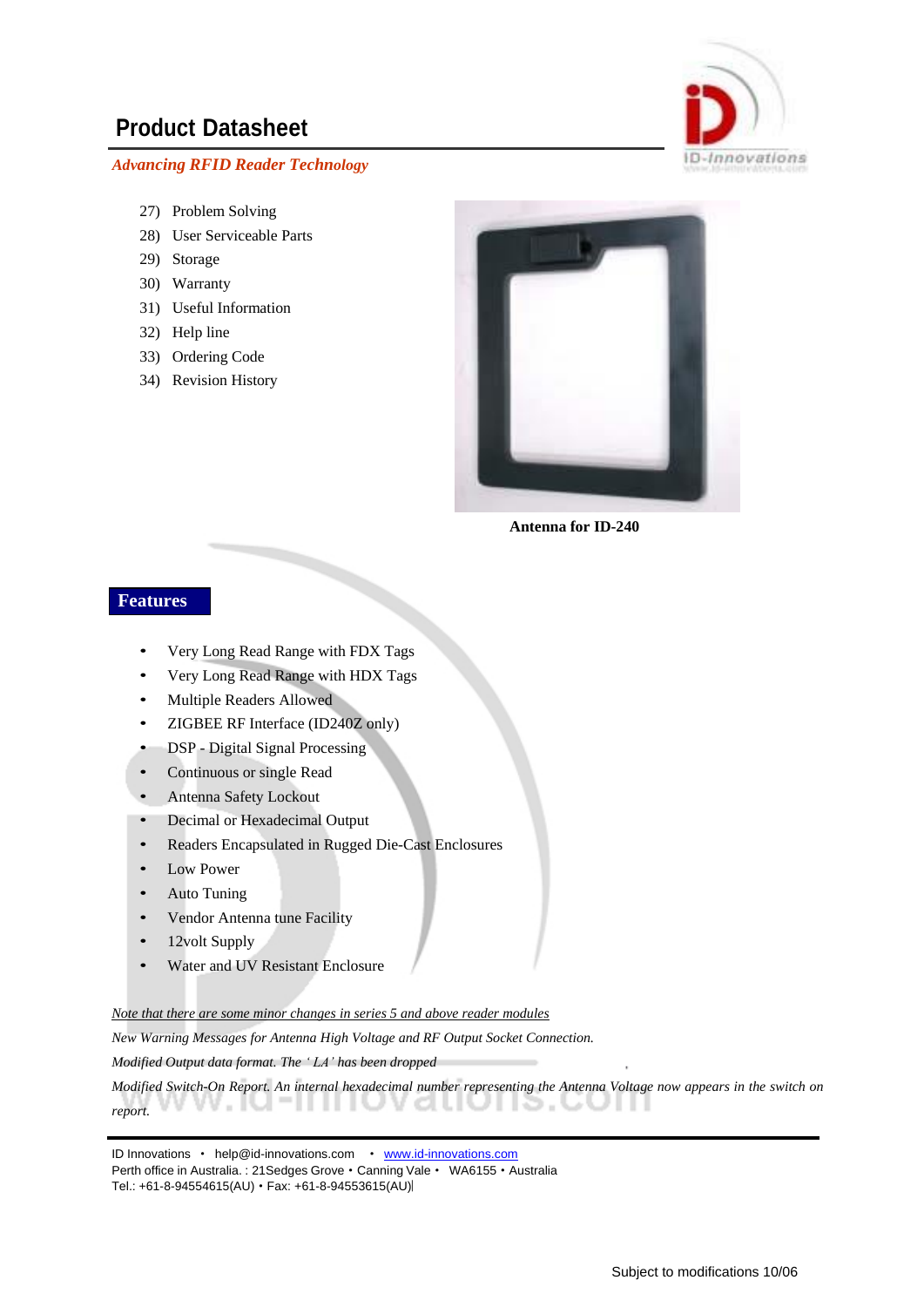

### *Advancing RFID Reader Technology* **General Description**

The ID240 series readers are dual readers that read HDX B (AMPSK, ISO11784) and FDX (BI-Phase ISO11785) tags simultaneously. The ID240 series readers employ DSP techniques that dramatically reduce interference, noise and vibration effects making the reader suitable for hostile noisy environments. Excellent read range can be achieved with both glass and conventional open coil format tags partly because the reader can instantly changes its internal algorithms to adjust to differences in individual tag parameters. The ID240 has a synchronization feature that allows multiple readers to be used in close proximity.

The ID240 series readers are equipped with a sophisticated auto-tune facility that compensates for Antenna drift due temperature changes. The readers perform an auto-tune shortly after power up. (The ID240 allows the host computer to command an auto tune at any time down the RS232. See the command schedule)

#### **Reader Specifications**

| Power requirements                | 11.4volt to 13.7volt Regulated DC $\omega$ 0.5 – 1.5 Amp. |
|-----------------------------------|-----------------------------------------------------------|
| Interface                         | RS232 @ 9600-19200-38400 baud: N,8,1                      |
| Read Range with 600x800mm antenna | Up to 70-110 cm (depends on ear tag)*                     |
| Frequency                         | 134.2KHz                                                  |
| Transponder                       | <b>ISO</b> Transponder                                    |
| Auto-tune                         | Internal upon switch on and remote via RS232.             |
| Tags                              | FDX/HDX 128bit ISO11784/5 Tags                            |
| <b>Output Format</b>              | Decimal or Hexadecimal                                    |
| Antenna Safety Interlock          | Stops RF Power if Antenna Socket Unplugged                |
| Antenna Impedance                 | $8-15uH$                                                  |
| Synchronization                   | Up to 6 readers                                           |
| Tenth Cycle Synchronization       | 20mS, 50mS                                                |
| Case                              | Painted Die-cast Aluminum.                                |
| <b>Sockets</b>                    | <b>Water Resistant</b>                                    |
| Weight                            | 1.7kg (nominal)                                           |
| <b>Size</b>                       | 40mmx220mmx125mm                                          |
| Minimum HDX Period                | 2.5mS with no HDX tag in Range                            |
| Minimum Read Time FDX             | 50mS. (Range 88cm)                                        |
| Maximum allowed FDX search        | 100 <sub>ms</sub>                                         |
| <b>Read Range</b>                 | $ID-240:$<br>$FDX$ 100 CM<br>HDX 100CM                    |
|                                   | $ID-240-B:$<br><b>FDX</b><br>95 CM<br>HDX 70CM            |

ID Innovations · [help@id-innovations.com](mailto:help@id-innovations.com) · [www.id-innovations.com](http://www.id-innovations.com/)

Perth office in Australia.: 21Sedges Grove . Canning Vale . WA6155 . Australia Tel.: +61-8-94554615(AU) • Fax: +61-8-94553615(AU)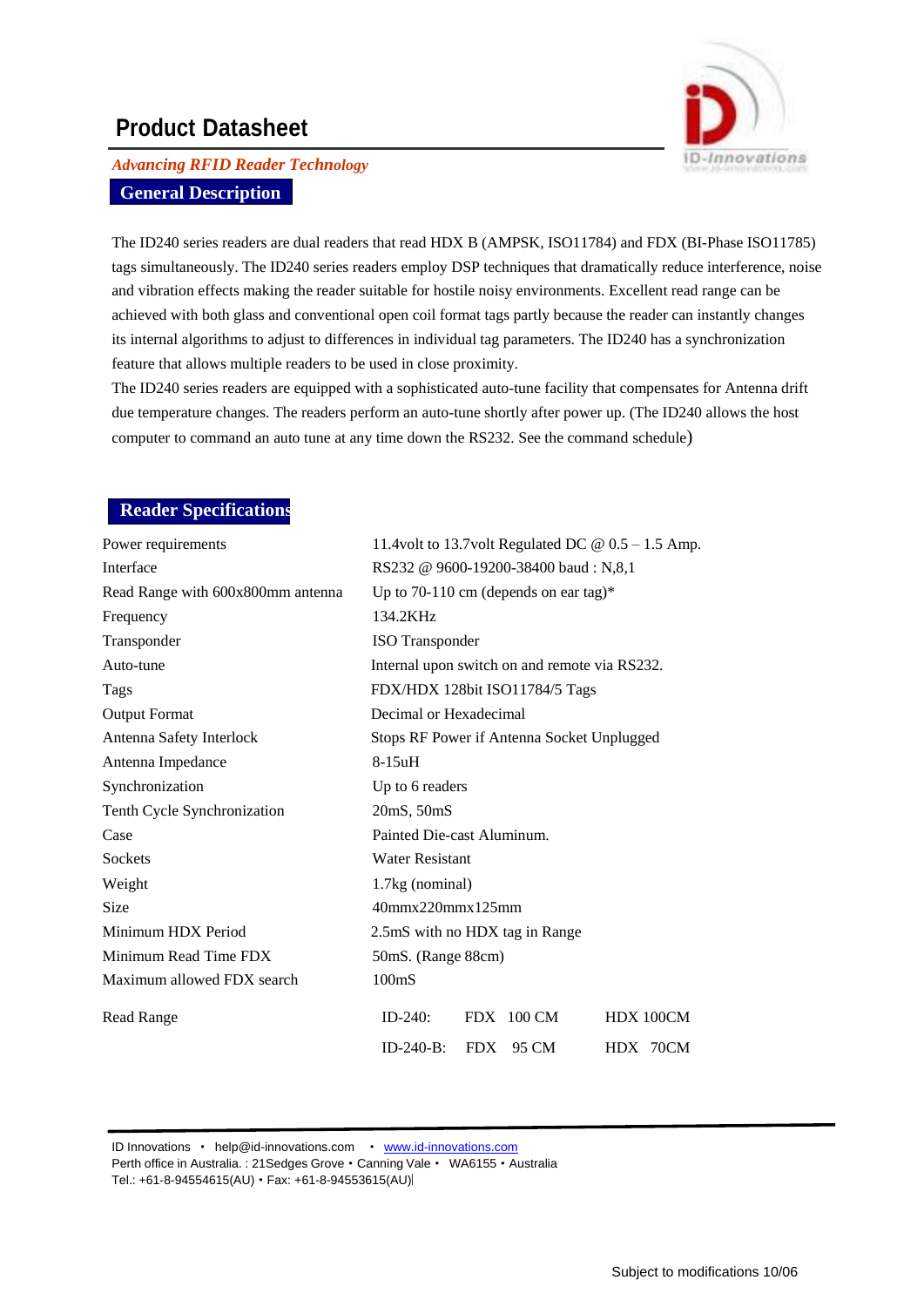

*Advancing RFID Reader Technology*

**Absolute Maximum/Minimum Ratings**

Max Input current 1.2 amperes Max Antenna Voltage 400Volt PKP across both terminals. Max Case Temperature 80deg C Min Case Temperature -30deg C Max Sync Voltage 6V Min Sync Voltage -0.5V Max Beeper Voltage 15V Max Current on beeper wire 30Ma Max Input DC Voltage 18volts Minimum Input DC Voltage -18volts

These are absolute values. Operation at or near these values will stress the readers and may result in damage or reduce life.

|               | <b>Switch-on Repor</b> |     |                                                                                           |
|---------------|------------------------|-----|-------------------------------------------------------------------------------------------|
| Format        |                        |     | [Software Version] [Day Month Year] [Innovations Use] [Innovations Use] [Tuning Variable] |
| Example V8.01 | 220406                 |     | EC<br>5F<br>5F<br>- 04<br>68                                                              |
|               |                        | $=$ | Software Version                                                                          |
|               | 220406'                | $=$ | <b>Version Date</b>                                                                       |
|               | E <sup>o</sup>         | $=$ | For Innovations use only.                                                                 |
|               | $^{\circ}$ 5F'         | $=$ | For Innovations use only.                                                                 |
|               | $^{\circ}$ 5F'         | $=$ | For Innovations use only.                                                                 |
|               | 68'                    | $=$ | Antenna Voltage indication - For Innovations use only.                                    |
|               | (04)                   | $=$ | Tuning Variable.                                                                          |

The switch-on report gives three groups of information. These are software version, the software date and the tuning variable. The software version and the software date are for reference only. The Tuning Variable shows the current state of the antenna tuning in hexadecimal. For users who are using the Innovations Antenna both the tune value digits have meaning. All values **except** 00, 01, 02, 3D, 3E, 3F are acceptable. If the tune value is not acceptable it will indicate that the antenna is too close to a metal obstruction or other condition.

For users with their own Antenna, only the **second** digit has any meaning. If the second digit is in the range #2,#3,#4,#5,#6,#7,#8,#9,#A,#B,#C,#D then this is acceptable. For Example 02, 12, 32, 44, 0D, 3D are acceptable tune values.

#### **Command Interface**

The reader has a simple RS232 command user interface. The command interface is entered with an STX (start of transmission) which is a binary \$02 and 'CMD' as an ASCII string. For test purposes, these commands can be sent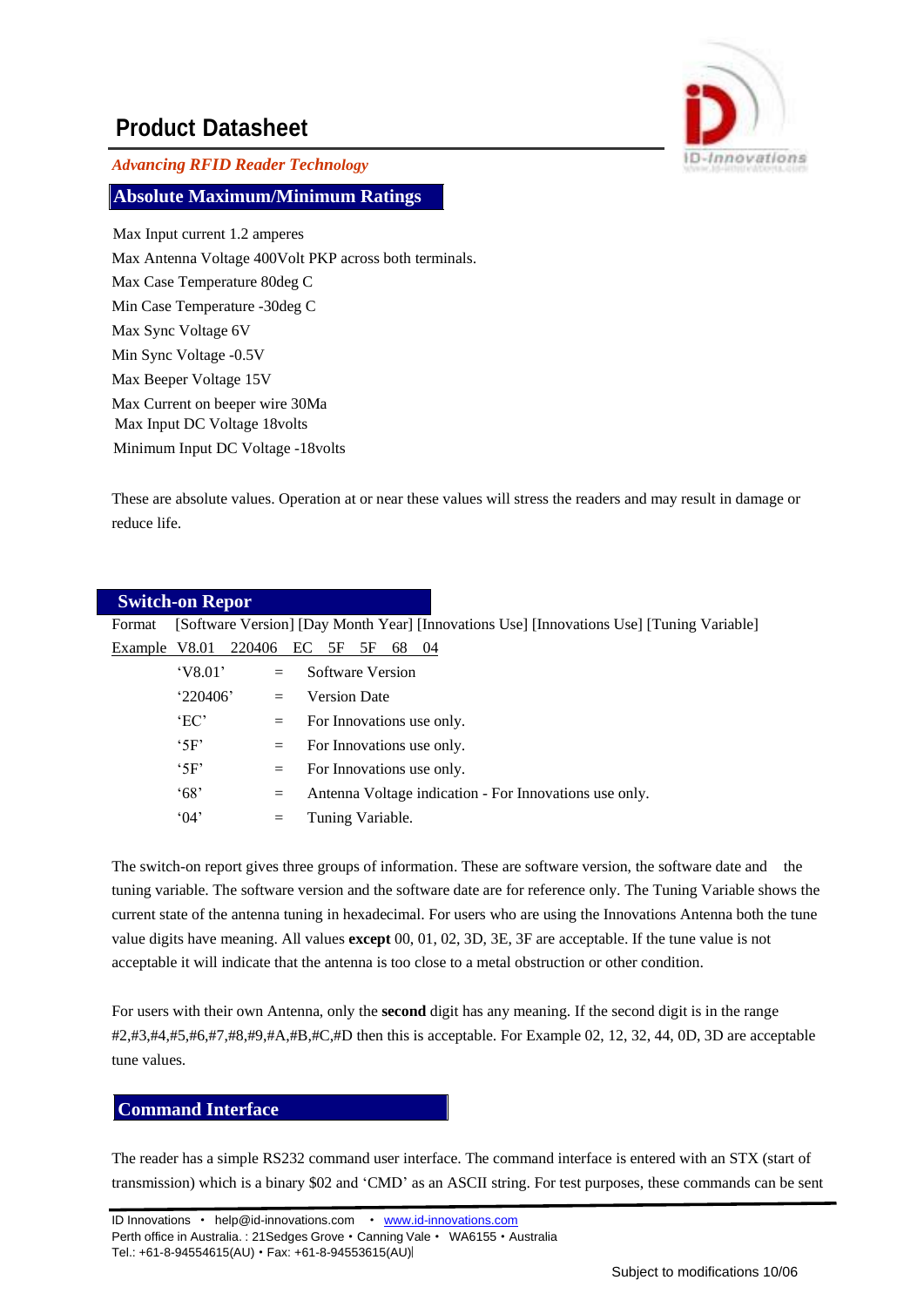

#### *Advancing RFID Reader Technology*

using a terminal. Once the command interface has been entered interface the

commands can be sent. The commands can be easily typed in from a terminal keyboard. For further information on the command interface and Vendor commands, download "AN-ID240-3 Command Interface"

#### User Commands:

| $[1]$              |     | Initiate Auto-Tune             |
|--------------------|-----|--------------------------------|
| $[2]$              | $=$ | <b>Return Serial Number</b>    |
| $[3]$              | $=$ | RF Power On [4]                |
|                    |     | RF Power Off [B][9][6][0][0] = |
|                    |     | Set Baud Rate to 9600          |
| [B][1][9][2][0]    | $=$ | Set Baud Rate to 19200         |
| [B][3][8][4][0]    | $=$ | Set Baud Rate to 38,400        |
| [9][G][R][A][P][H] | $=$ | Send Plot Data down RS232      |
| $Z$ $[O]$ $[N]$    | $=$ | Turn on Zigbee Radio Link      |
| $Z$ $[O$ $ F $     |     | Turn off Zigbee Radio Link     |

The command interface is exited by sending an EOT (end of transmission) which is a binary \$03. If the command interface has been entered but no command is sent for approximately 5 seconds, control will pass back to the main read routine. The exception is command '4' which can only be ended with a '3' command

*TIP. A STX (02) can be sent by USING the CONTROL/B keys: An EOT (03) can be sent by USING the CONTROL/C keys.*

#### **Auto Tuning**

The ID240 performs a self auto-tune when it is switched on, and after this it only performs an auto-tune if it is commanded to do so. The user can command an auto-tune at any time by sending (02) CMD1 (03). It is advisable to command the reader to perform an auto-tune every hour or so, so that the reader can compensate for any small changes in the antenna tuning. This has been left to the user because an auto-tune cycle takes about 100ms during which no tags will be read. In some critical high speed applications the user may determine when an auto-tune cycle 'dead time' will have the least affect. The reader will send a report in the following format: - Tune Value  $= 08$ , where 08 is the tuning variable.

Satisfactory tune values are '02,03,04,05,06,07,08,09,0B,0B,0C,OD. Any other values will mean the reader is close the maximum or minimum auto-tune range, and may require attention. Please note that ID240 Mk7 has 4x the tuning range of previous models when used with Innovations Antenna System.

See Also 'Vendor Tuning.'

l-innovations.com

ID Innovations · [help@id-innovations.com](mailto:help@id-innovations.com) · [www.id-innovations.com](http://www.id-innovations.com/) Perth office in Australia. : 21 Sedges Grove · Canning Vale · WA6155 · Australia Tel.: +61-8-94554615(AU) • Fax: +61-8-94553615(AU)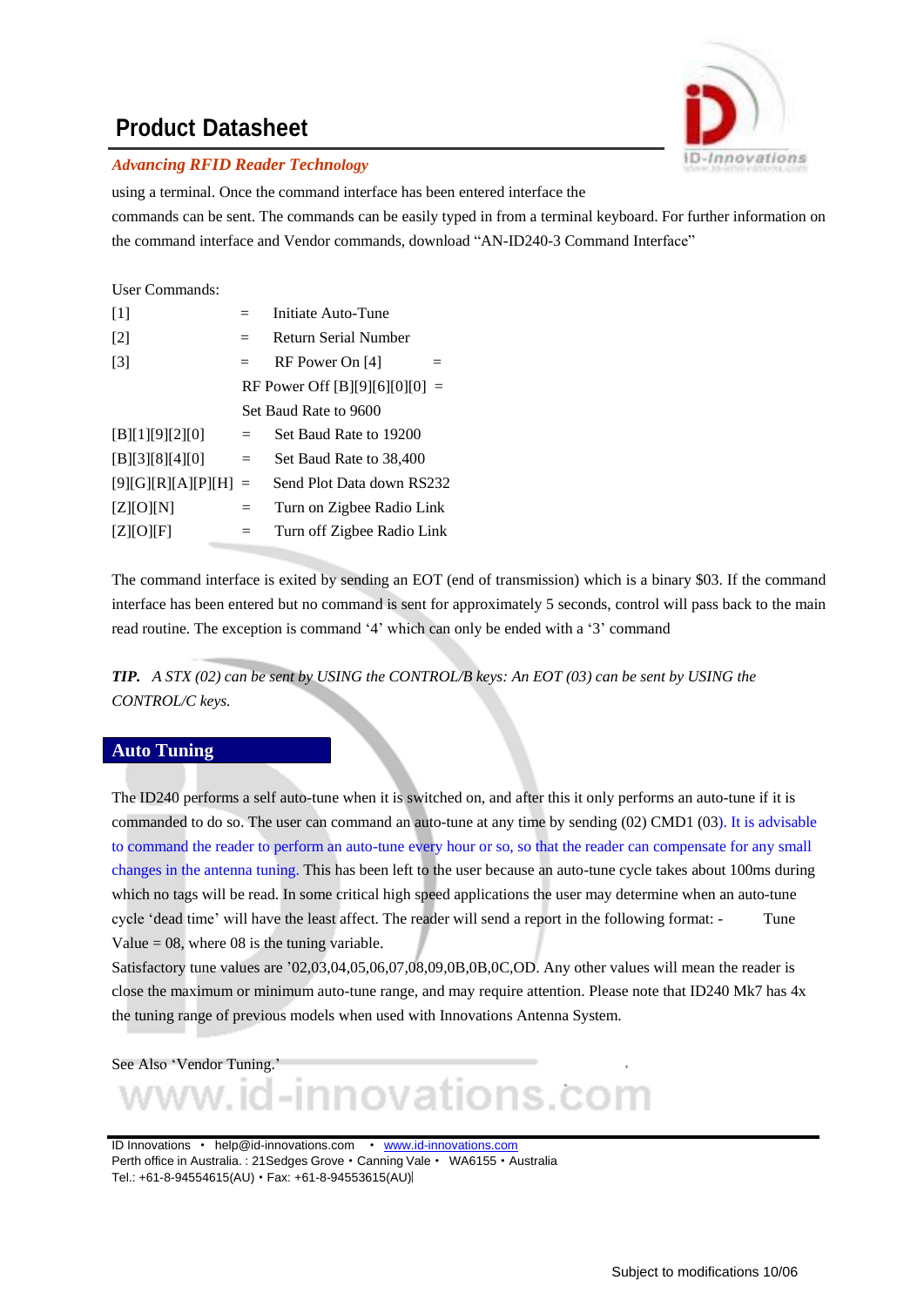

### *Advancing RFID Reader Technology* **Installation of Antennas**

DSP techniques provide the reader with good noise rejection but it makes sense not to use up the benefit this provides by placing the antenna in a bad position. Some simple rules should be followed when the antenna is installed. Avoid power cables as these can be a source of electrical noise, especially in industrial situations. Do not place the antenna in close proximity to metal structures particularly sheet metal. Small metal fittings are not a problem and will not affect performance. Some energy saving lights and switching power supplies can generate a lot of interference. Do not place the antenna near known sources of electronic noise. If you have any doubt, ask your supplier. See 'Antenna tune facility'.

#### **Antenna Spacing**

The normal spacing of a 600mmx800mm antenna between multiple readers is 2.5meters if the Antennas are facing each other. In general the antenna spacing can be 4x the maximum dimension of the antenna for negligible loss of performance. Spacing less than the recommended may tried. The absolute minimum limit to the distance between antennas is 1.5x the maximum antenna dimension, if the antennas are facing each other. If the Antennas are not facing each other then they may be placed closely in one of the 'Null' pick-up positions. In 'null' positions, antennas may be sited very close to each other.

#### **Vendor Tune Facility**

There is an audio/visual interactive Vendor Tune Facility on-board the ID240. For information how to use this feature download application note 'AN ID240 – 2 Vendor Tune Facility'

This facility is appropriate for vendors who need to make special antennas or for on-site adjustment where the antenna has a vendor accessible tuning adjustment

#### **Antenna Safety Interlock**

The ID240 series readers have an electronic interlock to turn off the radio frequency power when the antenna plug is removed. In this condition the read LED will flash repeatedly until the antenna socket is plugged in. Never operate the reader without an antenna connected. A 'Warning RF Socket Bad Connection' message will also be sent over the RS232 connection. These safety features alone must not be relied upon to protect the reader against abuse or Antenna malfunction. Always use a correctly specified antenna.

#### **Antenna High Voltage**

The ID240 series readers sense the RF output voltage upon switch on. This is partly to warn the user against changing to an unsuitable antenna. If the RF voltage is unexpectedly high a 'Warning High RF Voltage' message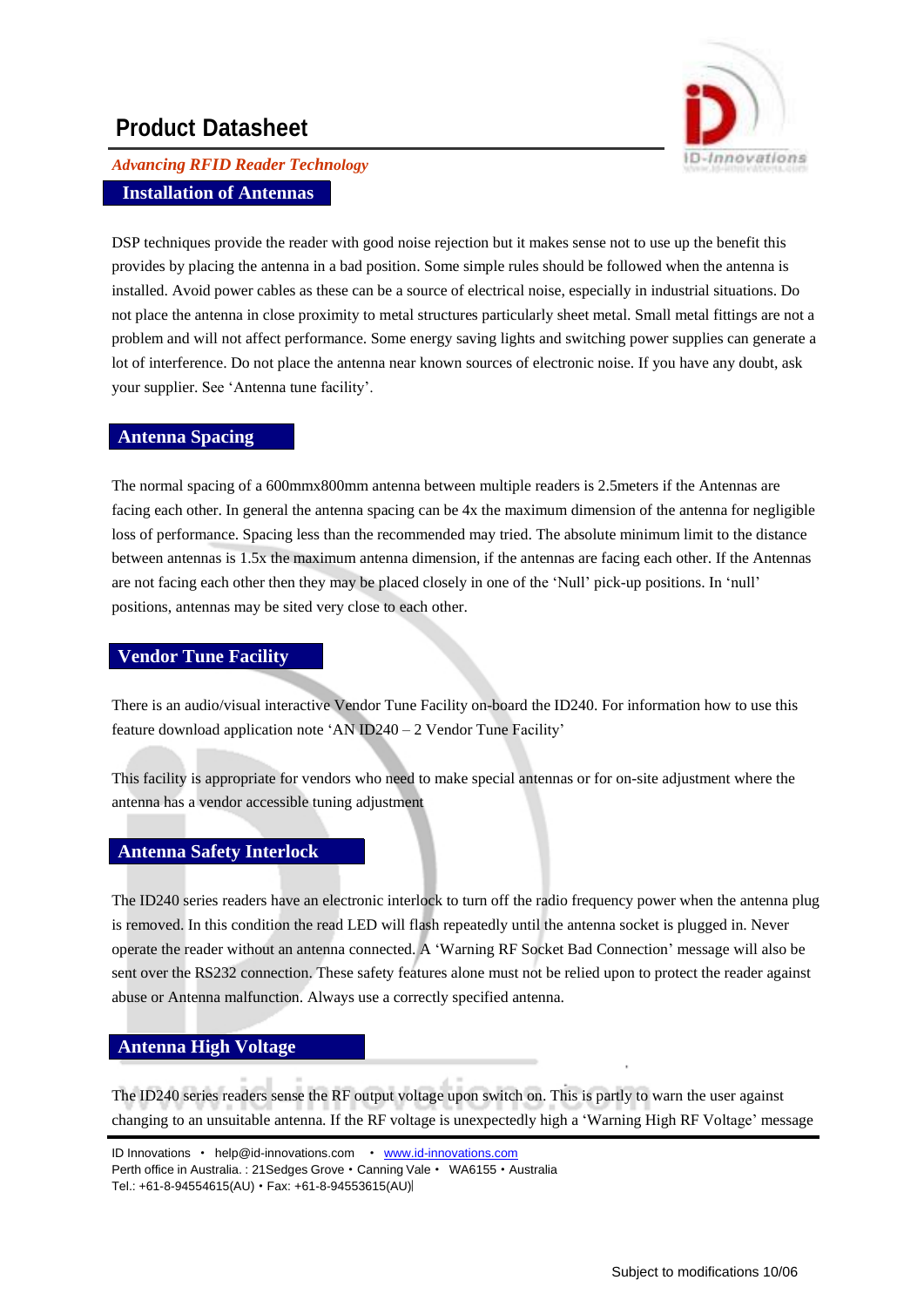

#### *Advancing RFID Reader Technology*

will be sent over the RS232 connection. If an incorrect impedance antenna is being used the reader may be not able to detect an over voltage condition and could lead to component stress and failure within the ID240. If the RF voltage is above the short – term Absolute Maximum Voltage the reader will re-initialize, the read LED will issue a series of flashes and a 'RF Voltage Too High Error' message will be sent over the RS232 connection.

These safety features alone must not be relied upon to protect the reader against abuse or Antenna malfunction. Using an incorrect antenna may stress the components in the ID240 and lead to failure. Always use a correctly specified antenna.

#### **Synchronization Line**

If multiple readers are to be used in close proximity they must be synchronized or there may be loss of read range, particularly with HDX tags. FDX range can be affected to a lesser extent. The readers must adjust the radio frequency power so that the readers can work together. The ID240 incorporates a special synchronization line that allows the readers to 'talk' to each other to get the best results. No user knowledge is required and once the cables are connected the readers adjust in milliseconds and stay adjusted.



#### Warning. Do not connect MK6 or earlier readers to the ID-Innovations Antenna or damage to the Antenna could result. Only connect ID240 MK7 and above readers to ID-Innovations Antenna.

#### Data Cable 8 Pin to D-type. Connects to RS232 Port on computer/controller

ID Innovations · [help@id-innovations.com](mailto:help@id-innovations.com) · [www.id-innovations.com](http://www.id-innovations.com/) Perth office in Australia. : 21 Sedges Grove · Canning Vale · WA6155 · Australia Tel.: +61-8-94554615(AU) · Fax: +61-8-94553615(AU)

 $=$  1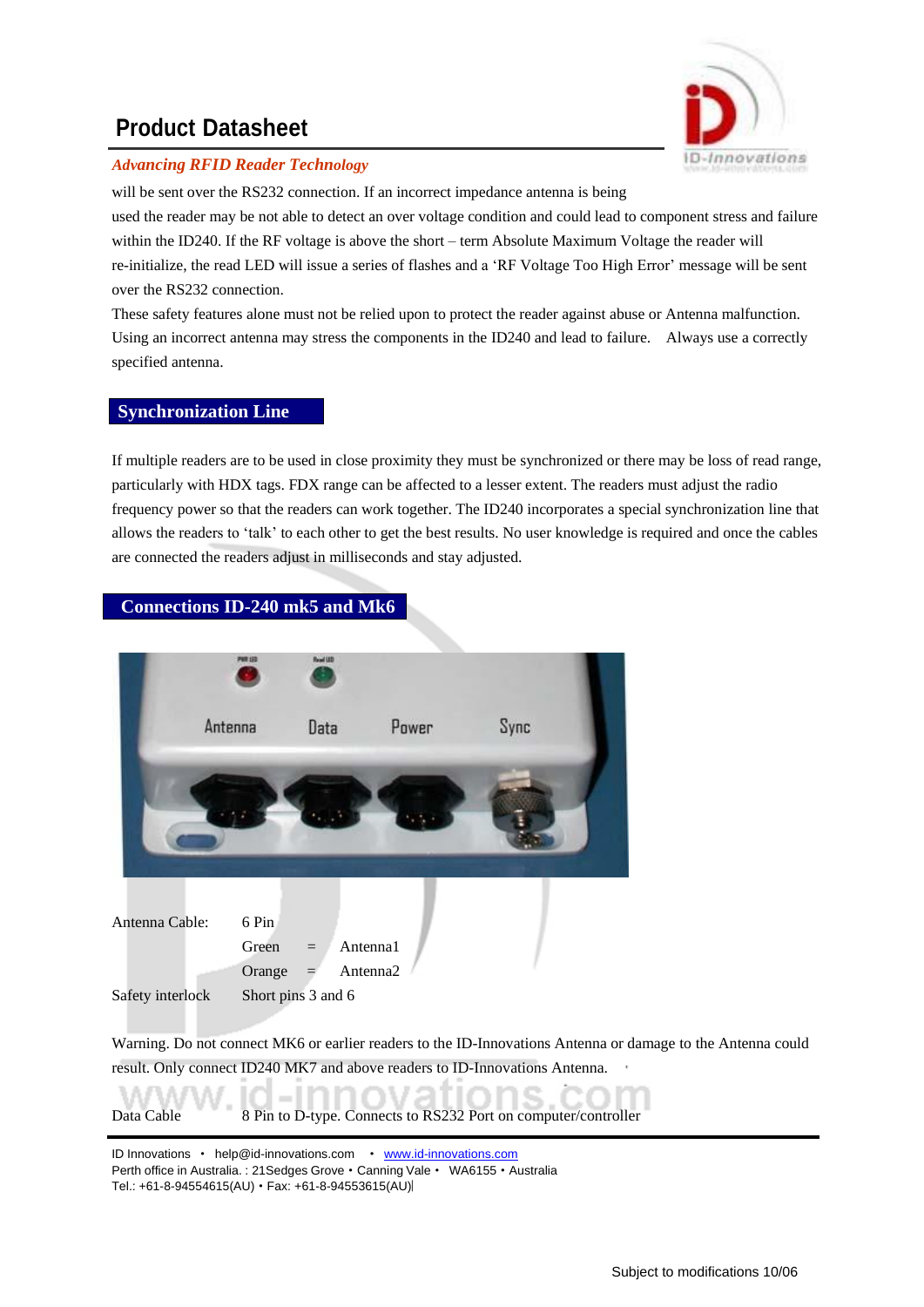

*Advancing RFID Reader Technology*

| Power Cable | 7 Pin |                      |                                                                                      |
|-------------|-------|----------------------|--------------------------------------------------------------------------------------|
|             | Green | $=$ $-$              | Ovolts Ground                                                                        |
|             | Brown |                      | $=$ +12volts (Regulated)                                                             |
|             |       |                      | Yellow = Beeper logic Output, '1' (high) is off, '0' (low) is on                     |
|             | White | $=$ $-$              | No Connection                                                                        |
|             |       |                      | Orange $=$ No Connection                                                             |
|             |       |                      |                                                                                      |
| Sync Cable  | 2 Pin | $\ddot{\phantom{0}}$ | The screen should be connected to ground. Pin1 on each plug should be                |
|             |       |                      | connected to pin1 on all other plugs and pin2 on each plug to pin2 on other readers. |

#### **Connections ID-240 mk7**



Mark 7 has a special facility for use with Innovations Antennas.

#### **ID240 Mark7 Connections for Use with Innovations Antenna**

| Antenna Cable: | 6 Pin |                        |                                              |                |
|----------------|-------|------------------------|----------------------------------------------|----------------|
|                |       |                        |                                              |                |
|                | Pin1  |                        | $=$ Yellow $=$ Innovations Antenna Unit      | - A1           |
|                |       |                        | $Pin2 = Brown = Innovations$ Antenna Unit L1 |                |
|                |       | Pin3, 6 = Green = Link |                                              |                |
|                | Pin4  |                        | $\equiv$ Orange $=$ Innovations Antenna Unit | L <sub>2</sub> |
|                |       |                        | $Pin5$ = White = Innovations Antenna Unit A2 |                |
|                |       |                        |                                              |                |
|                |       |                        |                                              |                |



ID Innovations · [help@id-innovations.com](mailto:help@id-innovations.com) · [www.id-innovations.com](http://www.id-innovations.com/) Perth office in Australia. : 21Sedges Grove · Canning Vale · WA6155 · Australia Tel.: +61-8-94554615(AU) • Fax: +61-8-94553615(AU)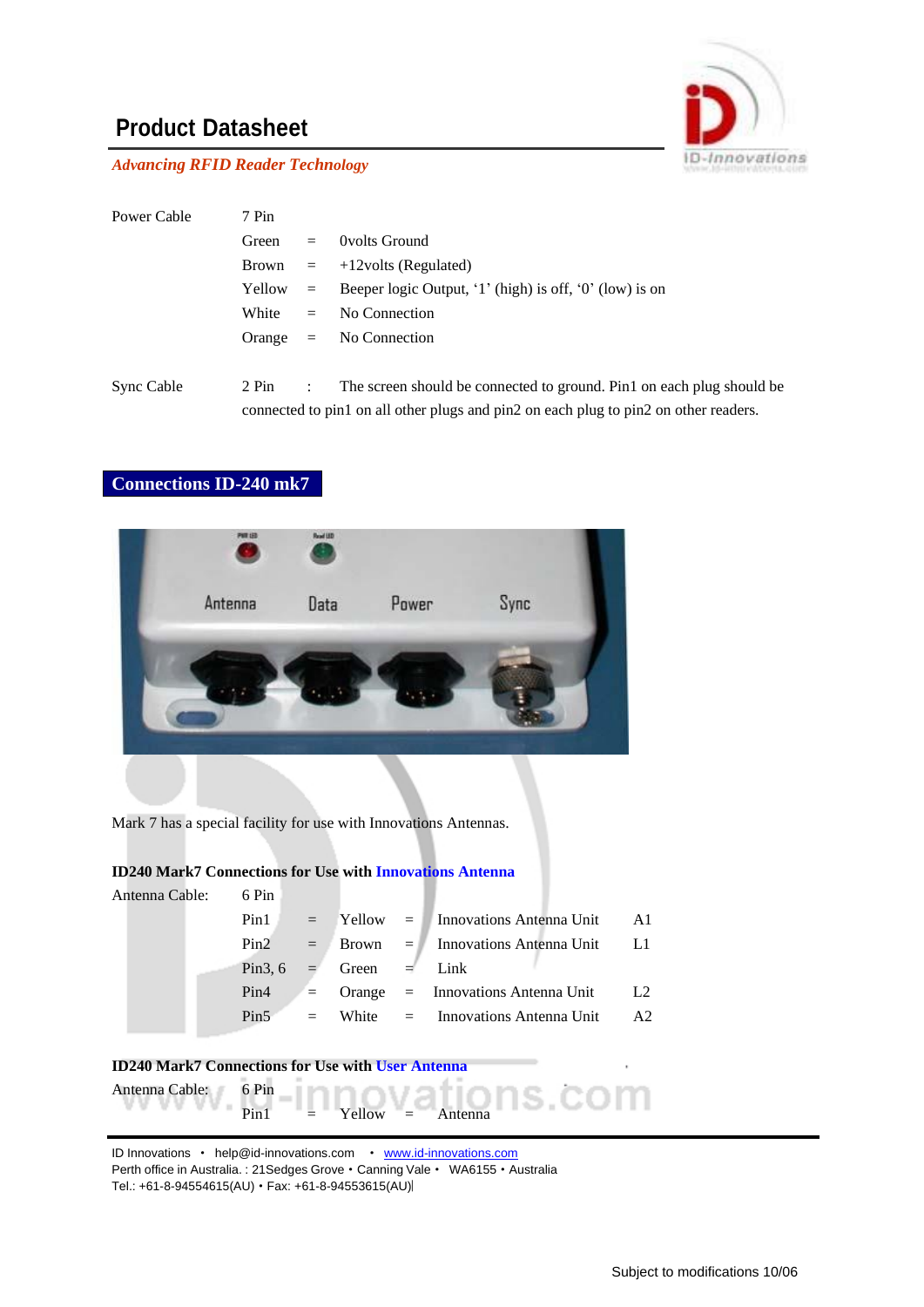

| <b>Advancing RFID Reader Technology</b> |                  |                      |               |          |                                                                                      |  |
|-----------------------------------------|------------------|----------------------|---------------|----------|--------------------------------------------------------------------------------------|--|
|                                         | Pin2             | $=$                  | Brown         | $=$      | No Connection                                                                        |  |
|                                         | Pin $3, 6$       | $=$                  | Green         | $\equiv$ | Link                                                                                 |  |
|                                         | Pin4             | $=$                  | Orange        | $=$      | No Connection                                                                        |  |
|                                         | Pin5             | $=$                  | White         | $=$      | Antenna                                                                              |  |
| Data Cable                              |                  |                      |               |          | 8 Pin to D-type. Connects to RS232 Port on computer/controller                       |  |
|                                         | Pin3             | $=$                  | Green         |          | $=$ GND(COM Pin5)                                                                    |  |
|                                         | Pin4             | $=$                  | Bule          |          | $= TX (COM Pin3)$                                                                    |  |
|                                         | Pin4             | $=$                  | Brown         |          | $=$ RX (COM Pin2)                                                                    |  |
|                                         | Other            |                      |               |          | $=$ No Connection                                                                    |  |
| Power Cable                             | 7 Pin            |                      |               |          |                                                                                      |  |
|                                         | Pin3,4           | $=$                  | Green         | $=$      | Ovolts Ground                                                                        |  |
|                                         | Pin1             | $=$                  | Brown         | $\equiv$ | $+12$ volts (Regulated)                                                              |  |
|                                         | Pin <sub>5</sub> | $\equiv$             | Orange        | $\equiv$ | Beeper logic Output, '1' (high) is off, '0' (low) is on                              |  |
|                                         | Pin2,6,7         | $=$                  | No Connection |          |                                                                                      |  |
| Sync Cable                              | 2 Pin            | $\ddot{\phantom{a}}$ |               |          | The screen should be connected to ground. Pin1 on each plug should be                |  |
|                                         |                  |                      |               |          | connected to pin1 on all other plugs and pin2 on each plug to pin2 on other readers. |  |

#### **Connecting Multiple Readers**

In multiple reader configurations all the sync lines must connected to ensure performance. All the sync cables are connected in parallel. The beeper logic outputs (yellow wire on power cable) may also be parallel wired to give a single logic output. This may significantly ease the wiring of large systems.

#### **Output Formats**

There are two output formats available. The standard form is Decimal and the most users will know this format. This number is usually printed on the tag. The Hexadecimal output is available for special technical projects as it allows the user access to individual bits and the cyclic redundancy checksum.

| Examples: | Decimal         | 999000000264103                                                                     | $\ast$ |                                                                                          |
|-----------|-----------------|-------------------------------------------------------------------------------------|--------|------------------------------------------------------------------------------------------|
|           |                 | 999                                                                                 |        | <b>Country Number</b>                                                                    |
|           |                 | 000000264103                                                                        | $=$    | <b>Unique Identity Number</b>                                                            |
|           | and National ID |                                                                                     |        | *Note that for software versions V8.03 and above the gap is removed between Country code |
|           | Hexadecimal     | E5E02000039F0001CA99                                                                |        |                                                                                          |
|           |                 | E5E02000039F0001                                                                    |        | Tag number                                                                               |
|           |                 | $M_{\rm A}$ $M_{\rm A}$ $M_{\rm A}$ $M_{\rm A}$ $M_{\rm A}$ $M_{\rm A}$ $M_{\rm A}$ |        | Check Sum (CRC)                                                                          |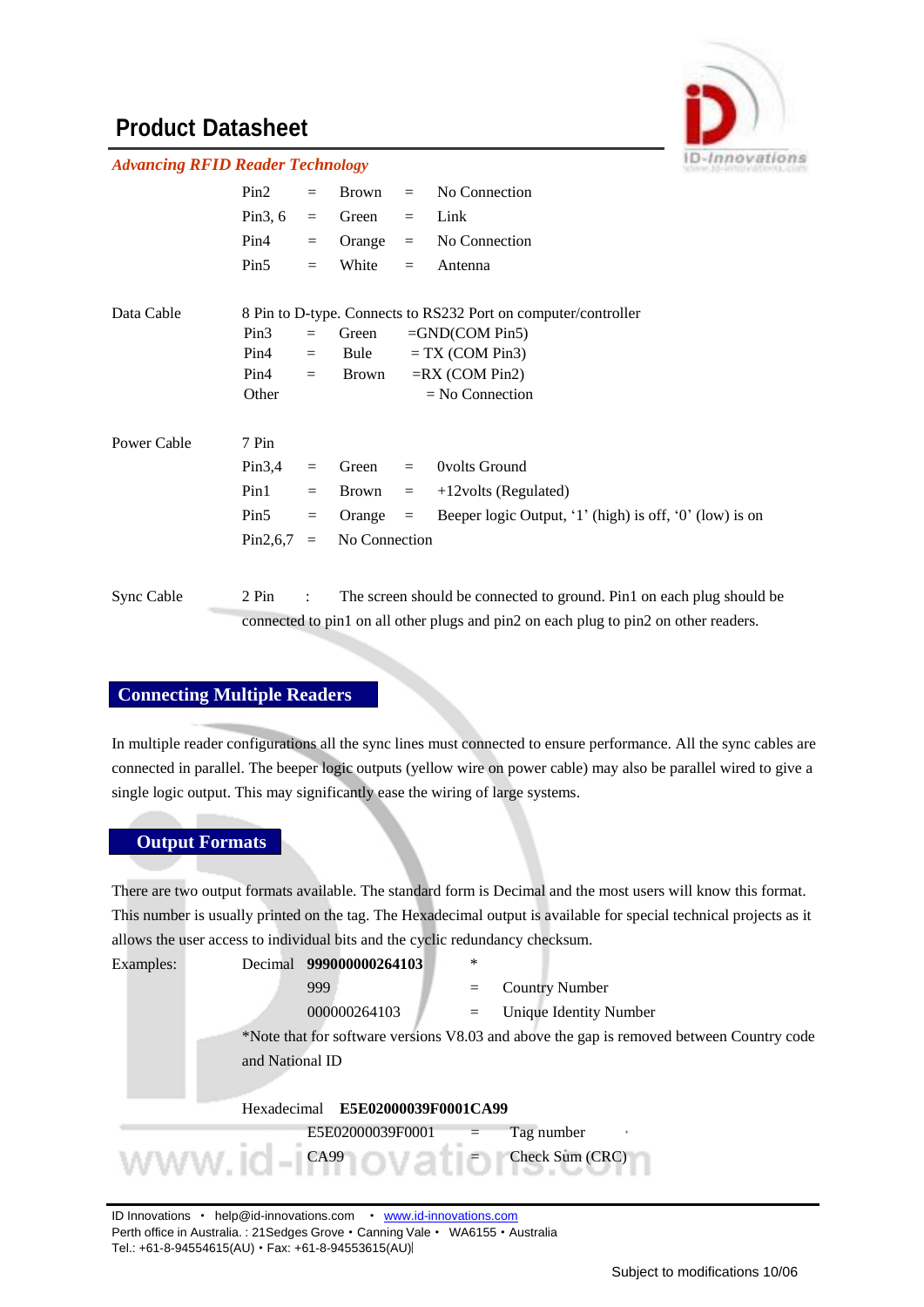

#### *Advancing RFID Reader Technology*

For a complete explanation of the Hexadecimal tag number see tag manufacturers data.

Data is followed by **CR LF** - Carriage Return and Line Feed (ID240MK5 and above)

#### **Read Mode**

There are two read modes. The tag data can either be sent once or the data can repeated endlessly while a tag is in reading range. Please make sure that you order the correct type.

#### **FDX Only Readers**

If the user does not need HDX capabilities then an FDX only reader model is available. There are a few small technical advantages to using FDX only. The main advantage is the number of readers that can be used together is increased to 10. Antennas spacing rules still apply.

#### **User Antennas**

The Innovations Antenna has a nominal inductance of 8-15uH and has a search coil 820mmx620mm. If the user wishes to use their own antenna the inductance should be in this range. If the user requires a higher value of inductance or different size of antenna then please contact Innovations for advice.

#### **Tuning Sequence for Multiple readers**

When two or more ID240 readers are used in a system and the antennas are within meters of each other it is best to command a tuning sequence that will not be affected by the other readers. A suggested tuning start up sequence is detailed in application note "**AN** - **ID240-1 Software Command Sequence for Multiple Readers"**. The whole sequence will take about a second. Where user-made antennas are employed it is recommended that COG capacitors are used as these are for most purpose drift free.

#### **RS232 Communication Interface**

The RS232 communication Interface has a software selectable baud rate of either 9600, 19200 or 38400 baud with no parity, 8data bits and 1 stop bit (xxxxx:N,8,1). The cable provided is 3m long. The interface itself will work reliably up to 100meters using a good quality cable. See command interface for commands. For long distance communication the 9600 baud is generally best.

# www.id-innovations.com

ID Innovations · [help@id-innovations.com](mailto:help@id-innovations.com) · [www.id-innovations.com](http://www.id-innovations.com/) Perth office in Australia.: 21Sedges Grove · Canning Vale · WA6155 · Australia Tel.: +61-8-94554615(AU) · Fax: +61-8-94553615(AU)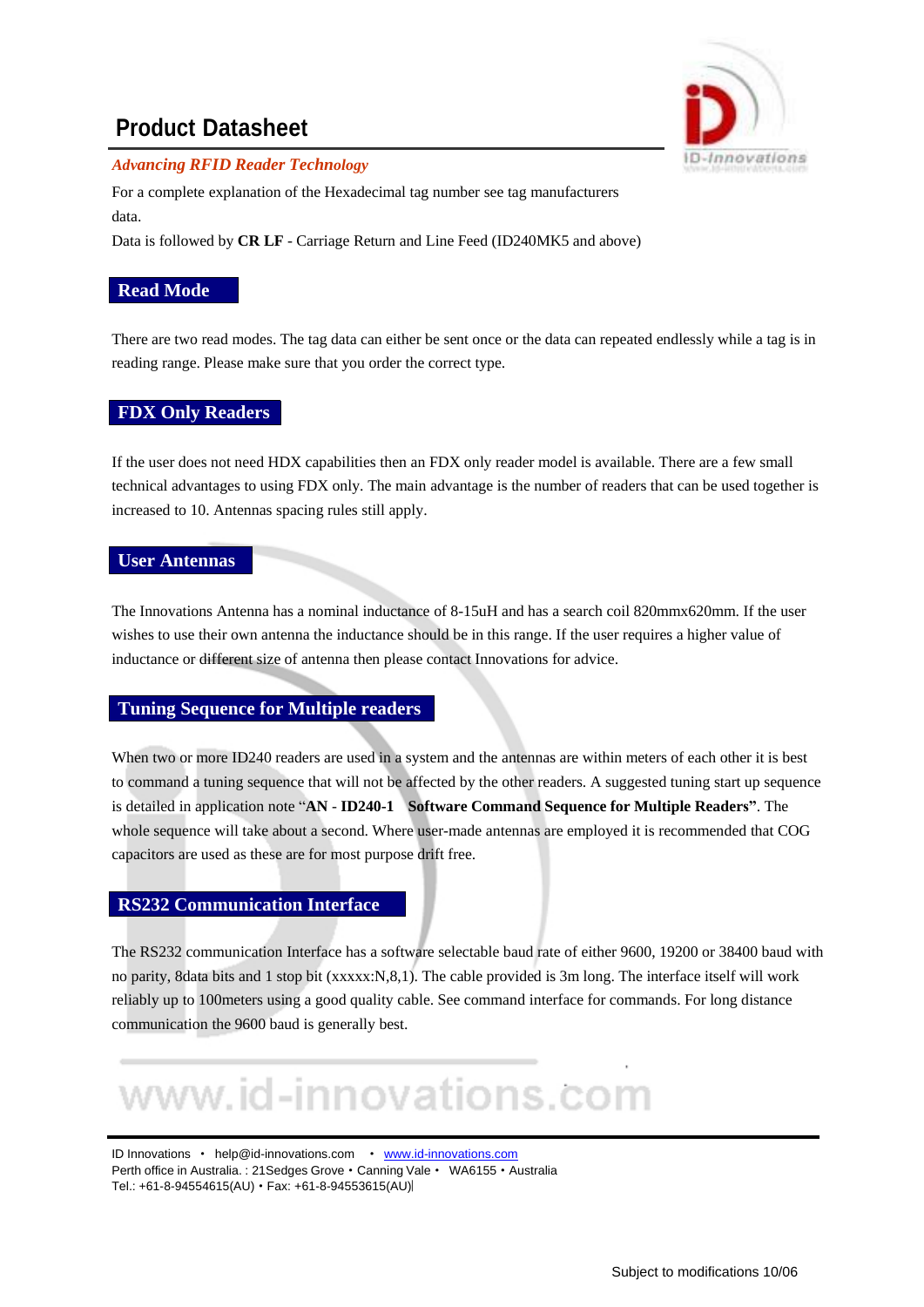-Innovations

*Advancing RFID Reader Technology*

#### **Plotting Environmental Noise**

Sometimes loss of read range can be explained by electrical interference or noise. It is always desirable to see if the electrical environment has sources of interference. If possible the ID240 antenna should be placed away from noise. The noise waveform can be plotted using the 'Graph' Command which sends plot data down the RS232. By placing the antenna at various places it may be possible to identify noise sources and take precautions. The 'Graph' command is [\$02][C][M][D][9][G][R][A][P][H]. This will place the user in graph mode. After this graph data can be obtained by typing a "S'. To exit the facility type 'E'

#### **Cables**

The following cables are provided:

- 1) Antenna cable. Length 3m
- 2) Power cable. Length 2m
- 3) RS232 communication cable. Length 3m

#### **Distance from Reader to Antenna**

There may be occasions where the Antenna is required to be placed remote from the reader. The antenna cable supplied is 3m long. The cable can be extended with varying degrees of power loss to the Antenna. However, power loss of power to the Antenna does not directly mean a corresponding loss in range, for example a 50% power loss in the cable will cause a loss of range of about 15%. In general use a high quality screened cable for lengthy extensions. The cable should be chosen to have a series inductance <15uH.

#### **Zigbee Interface**

The ID240Z reader has an integral Zigbee 2way radio interface with a maximum direct range of 1km. It is important to note that this is line-of-site range and walls and buildings can reduce the range significantly. The interface does not need any setup procedure. Once enable the network will link the reader to the remote host automatically. Up to 10 readers can be controlled in a single network. For further information see data sheet AN - 240 - 5 Zigbee Radio Network

#### **Environmental Issues**

The case is a sturdy water resistant aluminum die-cast enclosure that is painted with UV resistant white paint. The sockets are water resistant and most of the internal electronics are covered in resin. The paint has good adhesion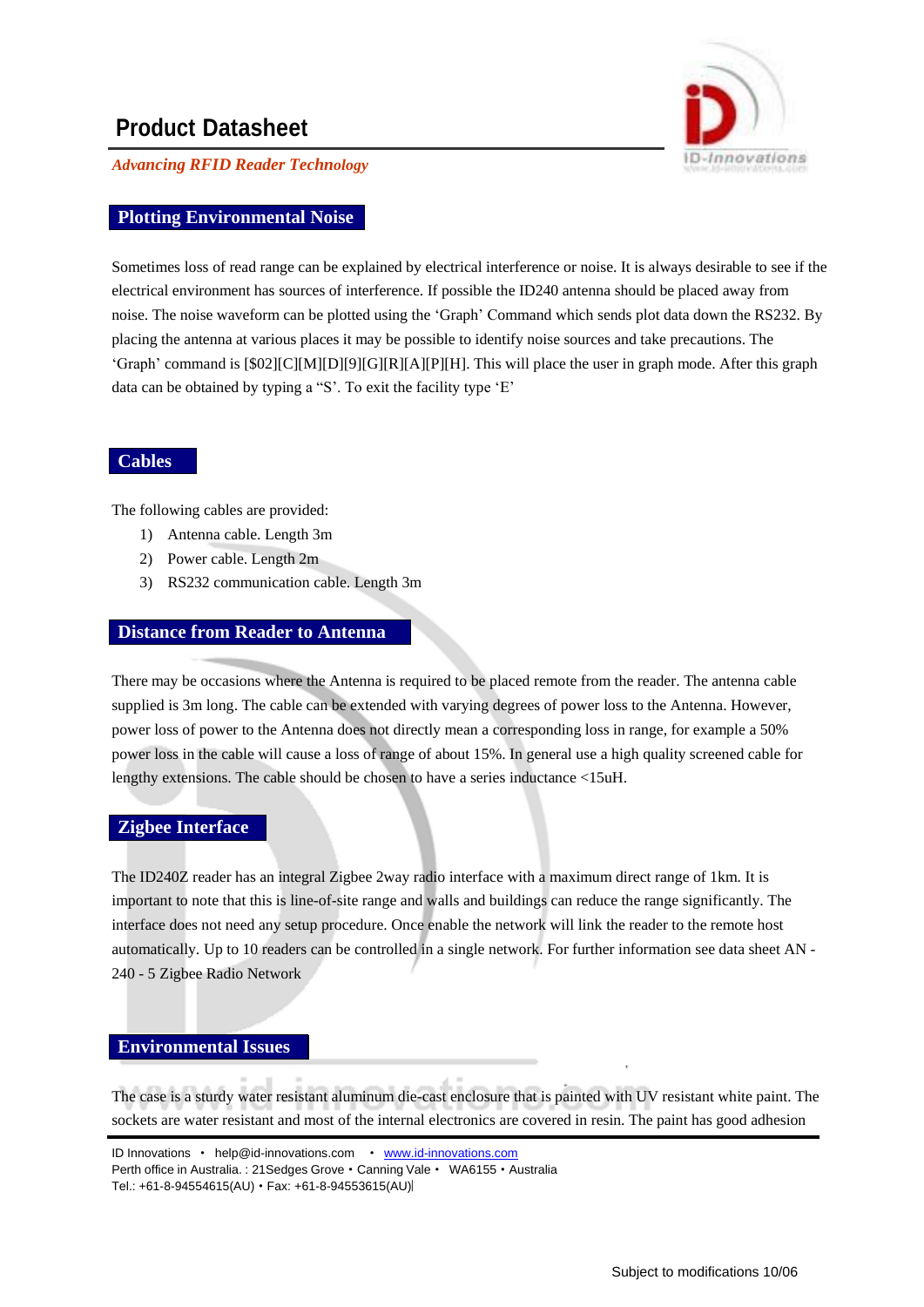

#### *Advancing RFID Reader Technology*

properties and will withstand light knocking and scraping. These the customer will readily see. Please note that while we take efforts to make the reader environmentally secure and trouble free**, we**  *neither claim that the enclosure or sockets or cables are waterproof, acid rain proof, vandal proof or UV proof or make any guarantees in these respects*. This policy serves to give the customer reasonable protection at a low price.

Care should be taken to avoid impact damage, particularly to the cables and sockets. Do not allow moisture to contact the reader case. For outdoor installations we recommend placing the reader in a weather-proof outdoor polycarbonate enclosure with metal conduits for the cables routing. When considering the location and an exterior enclosure please note that the reader temperature must not go above 80deg C or below -30deg C. In hot sunny geographic locations we advise against placing the reader installation in direct sunlight. Always ensure adequate ventilation. For anti-corrosion reasons always use stainless steel fixing screws.

#### **Problem Solving**

For help with problem solving download information sheet 'AN-ID240-4 Problem Solving' from our website.

#### **User Serviceable Parts**

The ID240 Reader Module has **no user-serviceable parts**. **Under no circumstances attempt to open the aluminum case**. This will invalidate the warranty. The Electronic parts used may contain toxic material and should not be opened.

#### **Storage**

The ID240 Reader Module and cables should be stored at a temperature between 0 to +35deg C. We recommend a plastic sealed bag with a silicon desiccant to keep the moisture low. Storage at high temperatures may reduce the life of the product.

#### **Disposal**

Do not burn or incinerate the ID240 Reader. Do not attempt to open the reader case. Dispose of reader safely at a designated Industrial waste site. Alternatively return the reader to ID-Innovations.

#### **Warranty**

The warranty period and the replacement period will be as stipulated in the separate warranty document provided at the time of sale. In general, Innovations give a 1 year repair only warranty for faulty components from the time

ID Innovations · [help@id-innovations.com](mailto:help@id-innovations.com) · [www.id-innovations.com](http://www.id-innovations.com/) Perth office in Australia. : 21 Sedges Grove . Canning Vale . WA6155 . Australia Tel.: +61-8-94554615(AU) · Fax: +61-8-94553615(AU)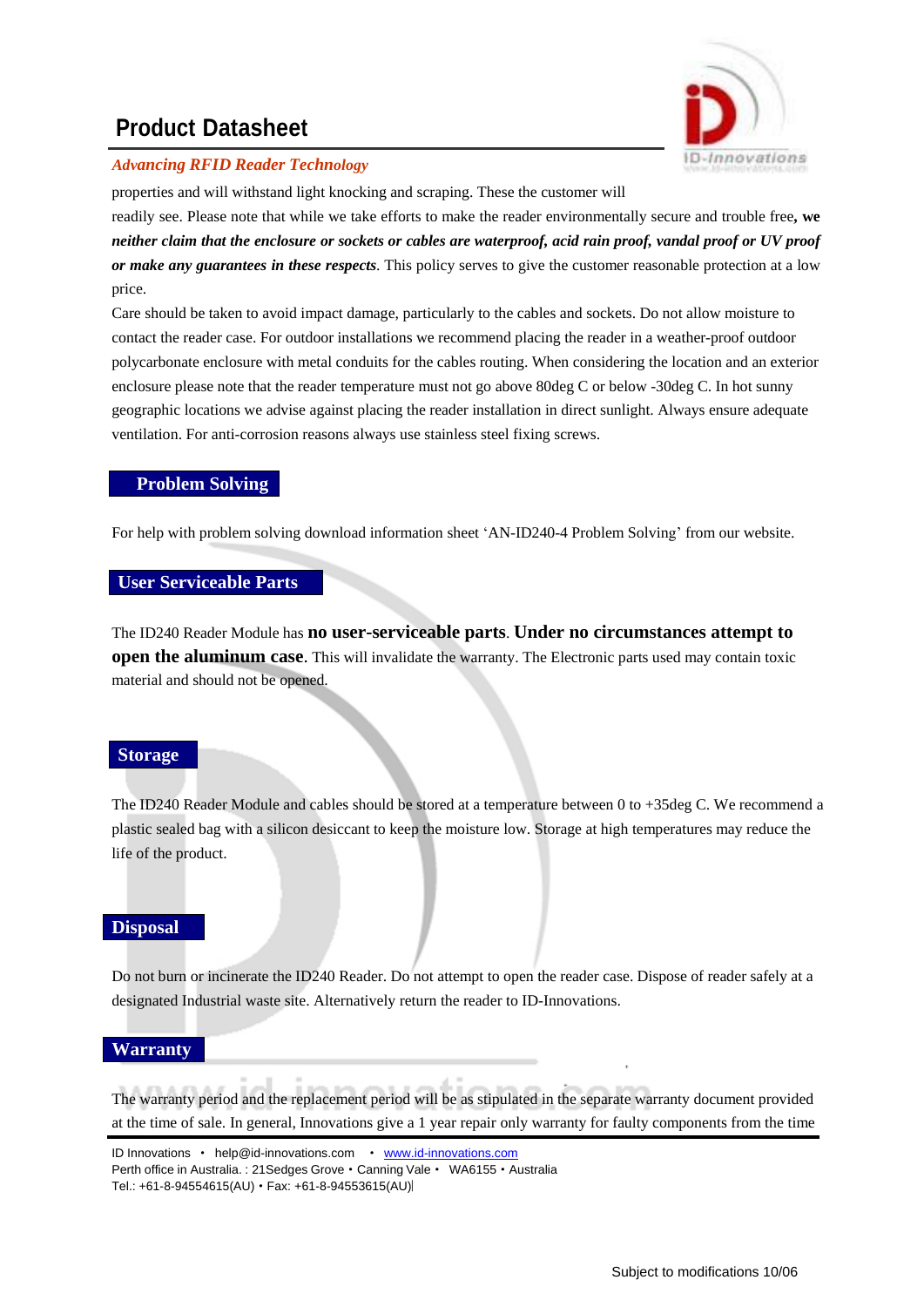

#### *Advancing RFID Reader Technology*

of purchase. If a failure occurs and the reader is returned to Innovations within 3months of purchase, Innovations normally replace the entire reader. Innovations warranties do not include using the equipment outside the Electrical and Environmental conditions specified or failure due to customer abuse. Innovations invite customers to report all failures that occur within 3 years for our quality control assessments.

#### **Useful Information**

- 1) For general testing we suggest the user downloads a terminal program free from the internet. Here is one particularly good one to consider: <http://braypp.googlepages.com/terminal> - Truly an excellent piece of software, the best terminal we have seen.
- 2) Simultaneously pressing the CONTROL/B keys can be used on most terminals to send a STX (02) and simultaneous pressing the CONTROL/C keys can be used to send an EOT (03)
	- 1) The ISO 11785/5 standard is constantly evolving. We only claim that the ID240 reader reads ISO tags and make no claims that the ID240 reader complies with all current standards and recommendations.

#### **Help Line**

If you have any technical queries we can be contacted on **[help@ID-Innovations.com](mailto:help@ID-Innovations.com)**

#### **Ordering Code**

ID-[Model Number]-[**R**epeat / **S**ingle]-[**I**SO / **F**DX only]-[**S**ynchronization Line/**N**o Synchronization]

| <b>ID-240MK5-S-I-S</b><br>Example1 |                   |
|------------------------------------|-------------------|
| Reader model                       | <b>ID-240MK5</b>  |
| Read Mode                          | Single Read       |
| Configuration                      | ISO (FDX and HDX) |
| <b>Synchronization Line</b>        | Yes               |
| <b>ID-240MK7-R-F-N</b><br>Example2 |                   |
| Reader model                       | <b>ID-240MK7</b>  |
| Read Mode                          | Repeat Read       |
| Configuration                      | FDX only          |
| <b>Synchronization Line</b>        | N <sub>0</sub>    |

ID Innovations · [help@id-innovations.com](mailto:help@id-innovations.com) · [www.id-innovations.com](http://www.id-innovations.com/) Perth office in Australia.: 21 Sedges Grove · Canning Vale · WA6155 · Australia Tel.: +61-8-94554615(AU) · Fax: +61-8-94553615(AU)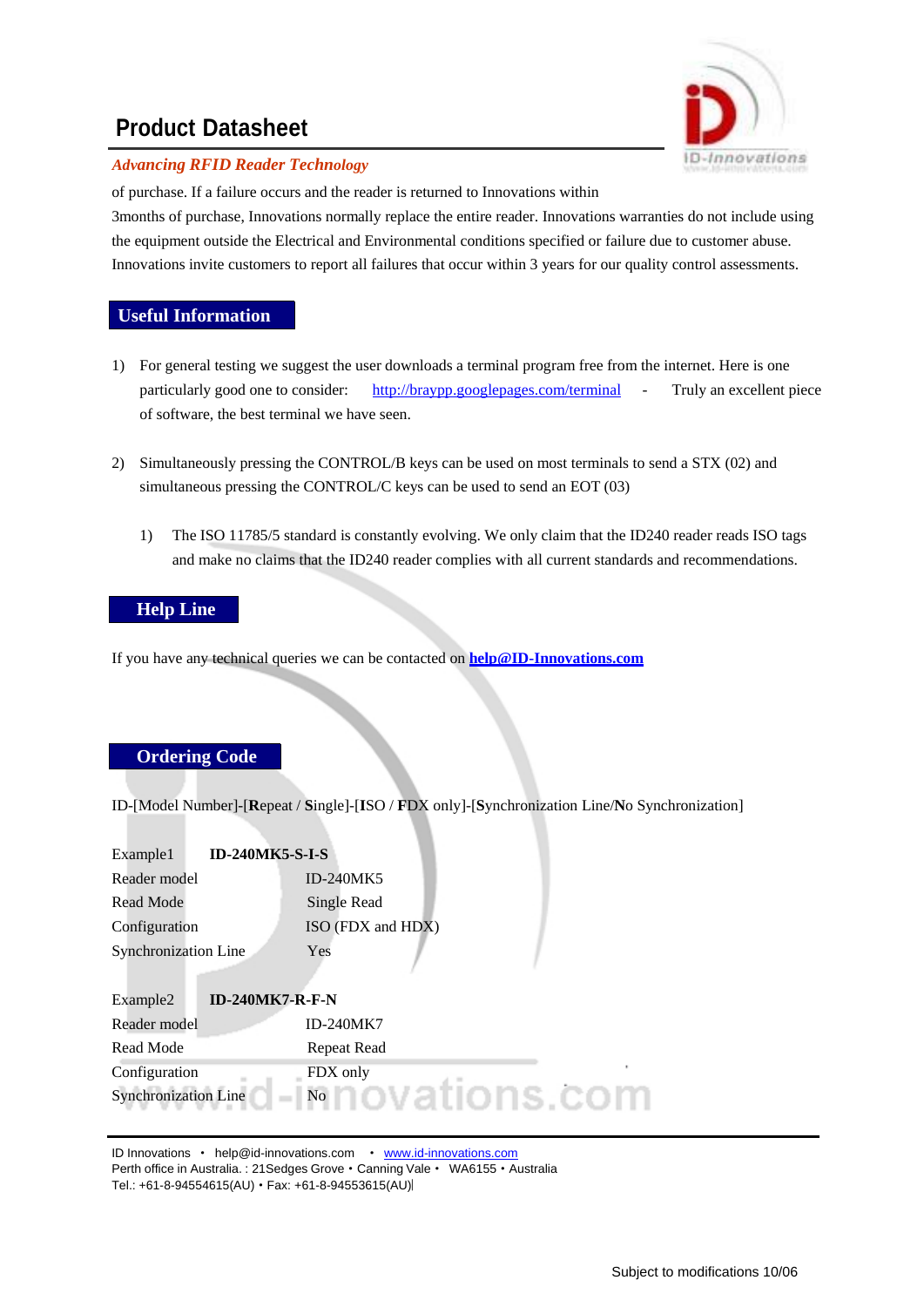

*Advancing RFID Reader Technology*

#### **Hardware Revision History**

| ID240MK3 |                              | Read and Power LEDs added                                                    |
|----------|------------------------------|------------------------------------------------------------------------------|
| ID240MK4 | $\overline{\phantom{a}}$     | Output Sockets changed : Later models have 5 volt line.                      |
|          |                              | User has choice of Synchronized or not Synchronized output line to save cost |
| ID240MK5 | $\qquad \qquad \blacksquare$ | Sync brought up to 5 volts as standard.                                      |
| ID240MK6 | ÷,                           | New Seal on Die-cast enclosure introduced.                                   |
|          |                              | Case coated with UV Resistant white Paint                                    |
| ID240MK7 | $\blacksquare$               | Can now Drive Innovations Antenna with extra wide tuning range.              |
|          |                              | Pin-out to Antenna Changed to accommodate control leads to antenna.          |
| ID240MK8 | ۰                            | DC Switch-on system changes.                                                 |
| ID240MK9 | $\overline{\phantom{a}}$     | DC Switch-on system changes.                                                 |
|          |                              |                                                                              |

Please note the Zigbee enabled readers are due for production mid 2008

### **Firmware Revision History**

| $V_5$ | Decimal and Hexadecimal data now followed by CR LF, changed from LF CR                            |
|-------|---------------------------------------------------------------------------------------------------|
|       | New Turn off RF and Turn on RF commands added                                                     |
| V8.01 | New Vendor tune Command added.                                                                    |
|       | Antenna Over-Voltage Warning added.                                                               |
|       | Antenna voltage too high Error protection added to start up.                                      |
|       | LA dropped from output data format in Decimal mode output.                                        |
|       | Improved TIRIS signal window – (TIRIS more stable in noise)                                       |
|       | Vendor Software upgrade service available - most ID240MK4 and above.                              |
|       | Characters added to Switch-on-Report                                                              |
| V8.02 | TIR software change to respond quicker to RS232 Commands.                                         |
|       | ID240 can now detect Innovations Antenna or similar.                                              |
|       | Software commands added to allow choice of 9600, 19200 or 38400 SR232 baud rate.                  |
| V8.03 | Spacing removed in Decimal Data Output between Country Code and National ID                       |
| V8.04 | Alpha testing for client program down-load added.                                                 |
| V9.00 | Graph Plot Data command added. User Firmware up-grade facility added. Software protection for low |
|       | voltage DC supply added. Tuning range extended to include 64 positions using Innovations Antenna. |
| V9.01 | Customer Code Update facility confirmed.                                                          |
| V9.10 | DC Switch on changes. DOV at IONS. COM                                                            |

ID Innovations · [help@id-innovations.com](mailto:help@id-innovations.com) · [www.id-innovations.com](http://www.id-innovations.com/)

Perth office in Australia. : 21 Sedges Grove . Canning Vale . WA6155 . Australia Tel.: +61-8-94554615(AU) • Fax: +61-8-94553615(AU)